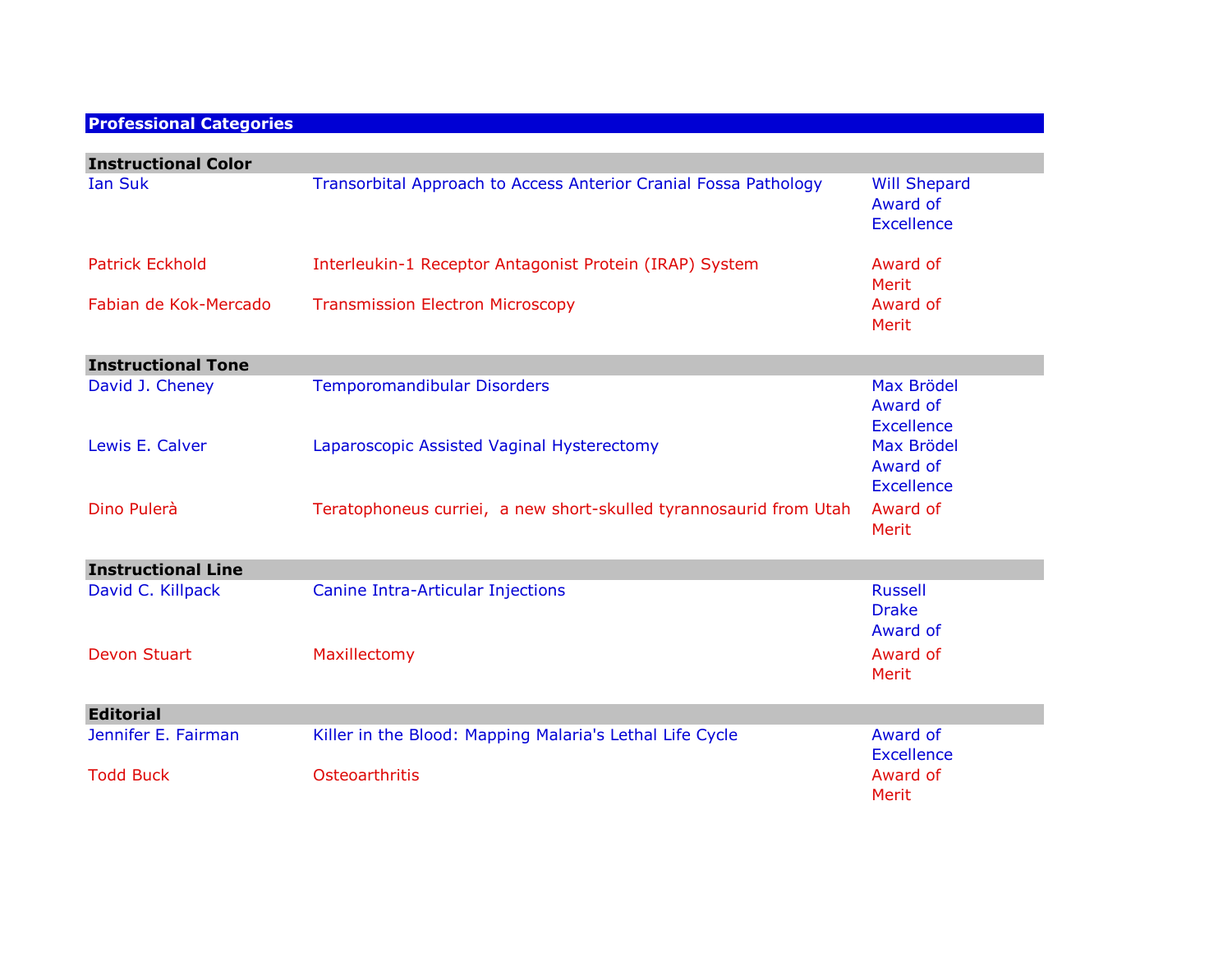| <b>Advertising</b>                                              |                                                                                                       |                               |
|-----------------------------------------------------------------|-------------------------------------------------------------------------------------------------------|-------------------------------|
| <b>Sarah Samaroo</b>                                            | <b>COBI Prostate Cancer Poster</b>                                                                    | Award of<br><b>Excellence</b> |
| <b>Cynthia Turner</b>                                           | Activated Platelets in Atypical Hemolytic Uremic Syndrome (aHUS)                                      | Award of<br>Merit             |
| <b>Marketing/Promotional</b>                                    |                                                                                                       |                               |
| <b>Brad Gilleland</b>                                           | The Glass Dog                                                                                         | Award of<br><b>Excellence</b> |
| Cognition Studio, Inc.                                          | CAL-101/GS-1101 and the PI3K Delta pathway in B-cell malignancies, Award of<br>including NHL, and CLL | Merit                         |
| <b>Medical-Legal</b>                                            |                                                                                                       |                               |
| <b>Paul Gross</b>                                               | <b>Surgical Repair of Facial Lacerations</b>                                                          | Award of<br><b>Excellence</b> |
| <b>Sarah Faris</b>                                              | <b>Gunshot Wound to Right Thigh</b>                                                                   | Award of<br>Excellence        |
| <b>Sarah Faris</b>                                              | <b>Posterior Lumbar Fusion Surgery</b>                                                                | Award of<br>Merit             |
| Hye-Won C. Yoon                                                 | Severe Facial Trauma, Development of Mandible Widening, and<br><b>Required Corrective Surgery</b>     | Award of<br><b>Merit</b>      |
| <b>Animation: Advertising,</b><br><b>Marketing, Promotional</b> |                                                                                                       |                               |
| <b>InViVo Communications</b><br>Inc.                            | MPI - Brentuximab Vedotin (SGN-35) MOA                                                                | Award of<br><b>Excellence</b> |
| XVIVO Scientific Animation The Science of Milk                  |                                                                                                       | Award of<br><b>Excellence</b> |
| <b>AXS Biomedical Animation</b><br>Studio Inc.                  | <b>HeartWare Ventricular Assist System</b>                                                            | Award of<br>Merit             |

## **Animation: Instructional**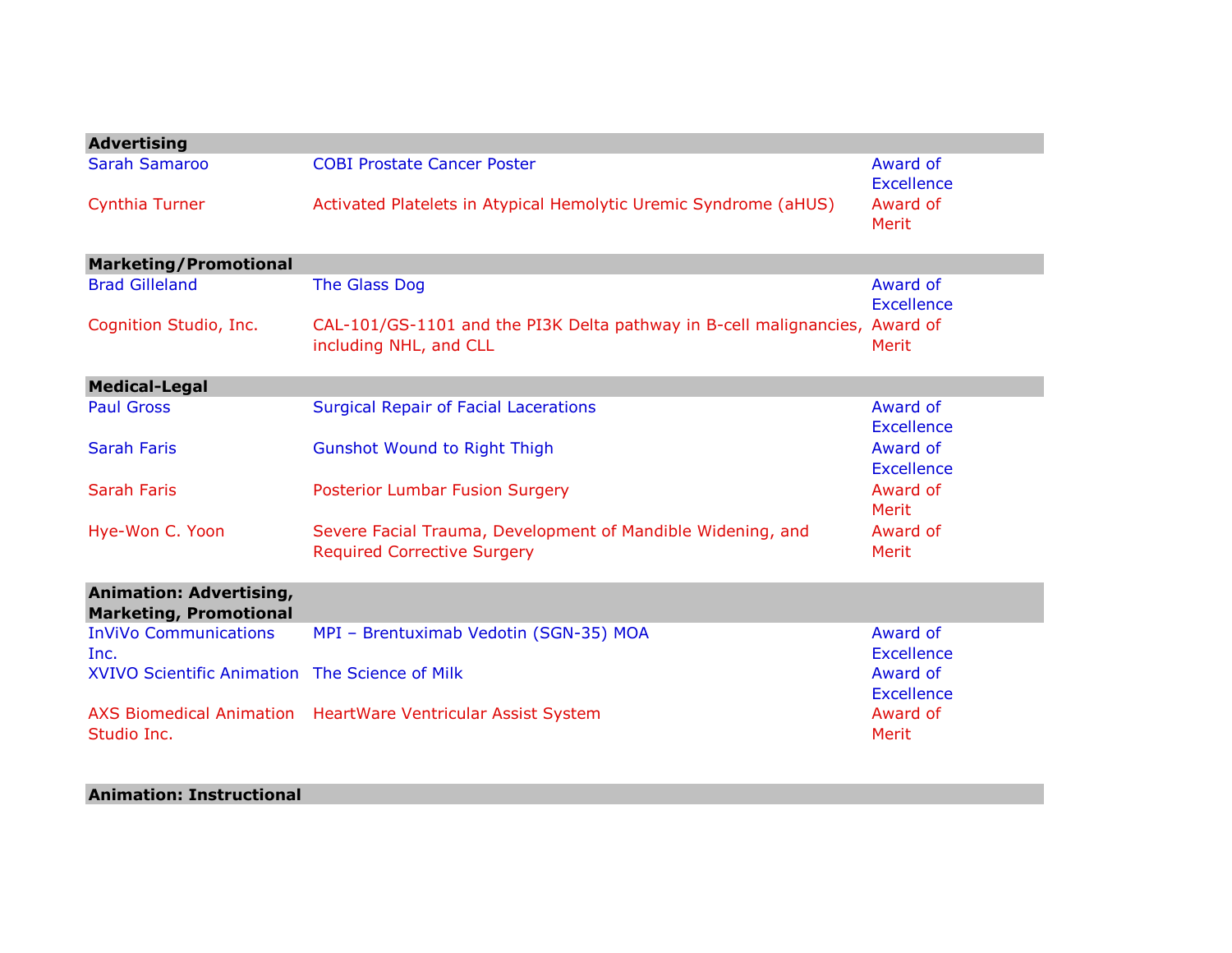| <b>Nucleus Medical Media</b>                                                     | <b>Labor and Birth</b>                                            | Award of<br><b>Excellence</b> |
|----------------------------------------------------------------------------------|-------------------------------------------------------------------|-------------------------------|
| <b>Nucleus Medical Media</b>                                                     | Myringotomy                                                       | Award of<br>Merit             |
| <b>AXS Biomedical Animation</b><br>Studio Inc.                                   | <b>Five Feet of Fabulous</b>                                      | Award of<br>Merit             |
| Keith Kasnot and Craig<br>Foster                                                 | <b>Hybrid Surgical Implantation Technique</b>                     | Award of<br><b>Merit</b>      |
| <b>Animation: Simulation,</b><br><b>Visualization</b>                            |                                                                   |                               |
| <b>Jason Raine</b>                                                               | <b>Virtual Soil Profile</b>                                       | Award of<br><b>Excellence</b> |
| <b>Interactive Media:</b><br><b>Instructional</b>                                |                                                                   |                               |
| Studio Inc.                                                                      | AXS Biomedical Animation FINR Atlas of Brain Injury & Anatomy     | Award of<br><b>Excellence</b> |
| Bert S. Oppenheim                                                                | Visible Body for Ipad2                                            | Award of<br><b>Excellence</b> |
| <b>Thomas Direct Studios</b>                                                     | <b>Interactive Stem Cell Laboratory</b>                           | Award of<br><b>Merit</b>      |
| <b>Interactive Media:</b><br><b>Health Promotion,</b><br><b>General Interest</b> |                                                                   |                               |
| <b>InViVo Communications</b><br>Inc.                                             | Fluid Management Interactive Program                              | Award of<br><b>Excellence</b> |
| Smith, Rick Gersony, Kim<br>Gersony and Blake                                    | Sara Constantine, Summer Medmovie Electrophysiology Media Library | Award of<br><b>Merit</b>      |
| <b>iSO-FORM, LLC</b>                                                             | The Virtual Bone Box                                              | Award of<br>Merit             |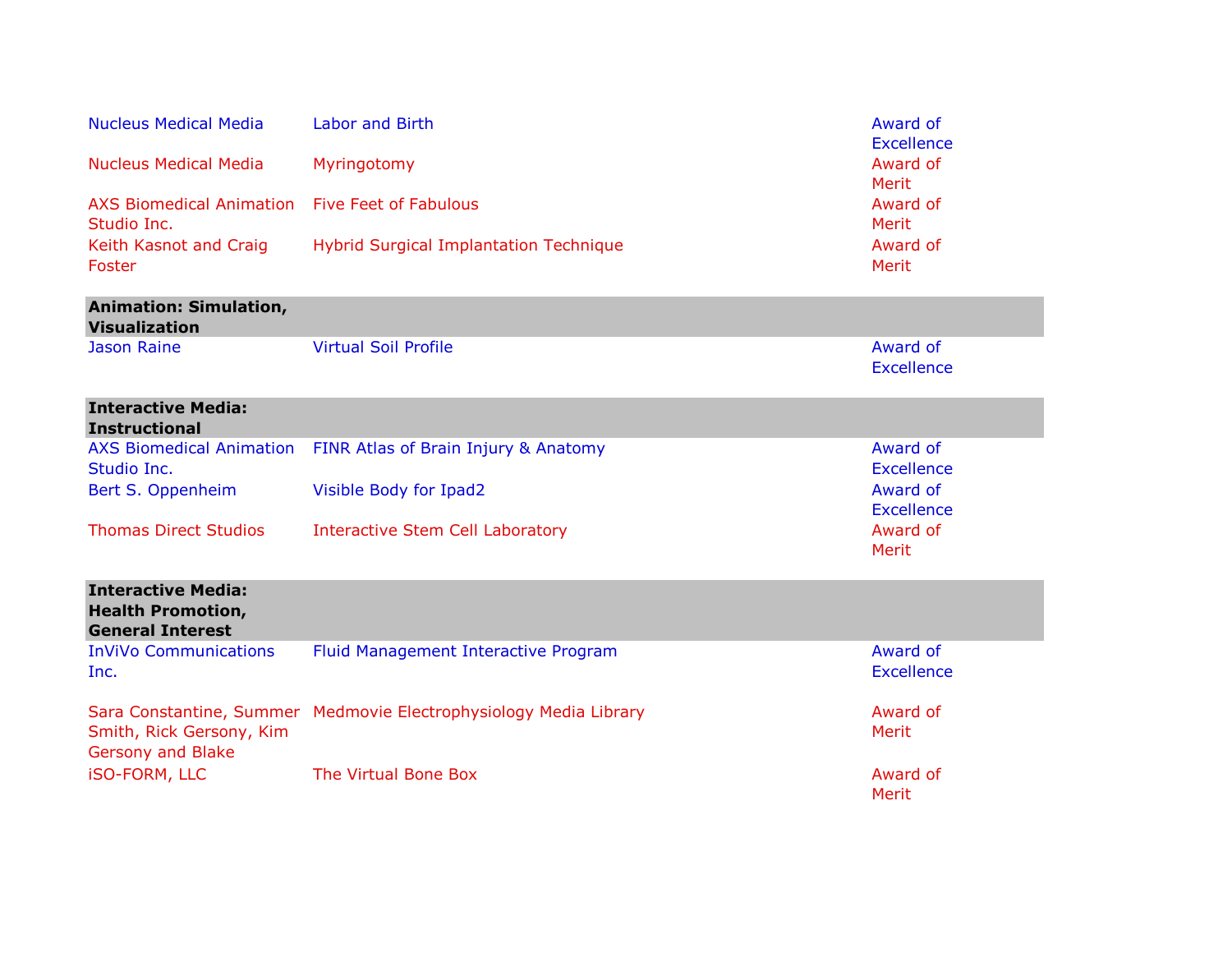| <b>Interactive Media:</b><br><b>Haptic, Virtual Reality</b>            |                                                                                          |                               |
|------------------------------------------------------------------------|------------------------------------------------------------------------------------------|-------------------------------|
| <b>Thomas Direct Studios</b>                                           | <b>Interactive Surgical Simulation: Hernia Repair</b>                                    | Award of<br><b>Excellence</b> |
| <b>InViVo Communications</b><br>Inc.                                   | Novartis Global GIST Explorer Game                                                       | Award of<br>Merit             |
| <b>Interactive Media:</b><br>Entertainment,<br><b>Recreational</b>     |                                                                                          |                               |
| University of Toledo, Center Fruit Expos3d<br>for Creative Instruction |                                                                                          | Award of<br>Merit             |
| <b>Three Dimensional</b><br><b>Model</b>                               |                                                                                          |                               |
| Jin Yoon                                                               | <b>VAP Solutions Training Model</b>                                                      | Award of<br><b>Merit</b>      |
| <b>Illustrated Medical Book-</b><br><b>Atlas</b>                       |                                                                                          |                               |
| DaVanzo, and Burt Falgui                                               | Anita Impagliazzo, Tiffany Orthopaedic Surgical Approaches                               | Award of<br><b>Merit</b>      |
| <b>Illustrated Medical Book-</b><br><b>Reference/Clinical Text</b>     |                                                                                          |                               |
| Jennifer N. Gentry                                                     | Aesthetic Breast Surgery, Concepts and Techniques by Elizabeth J.<br><b>Hall-Findlay</b> | Award of<br>Merit             |
| <b>Xavier Probst</b>                                                   | Justin A. Klein and Kenneth Seven Aneurysms: Tenets and Techniques for Clipping          | Award of<br>Merit             |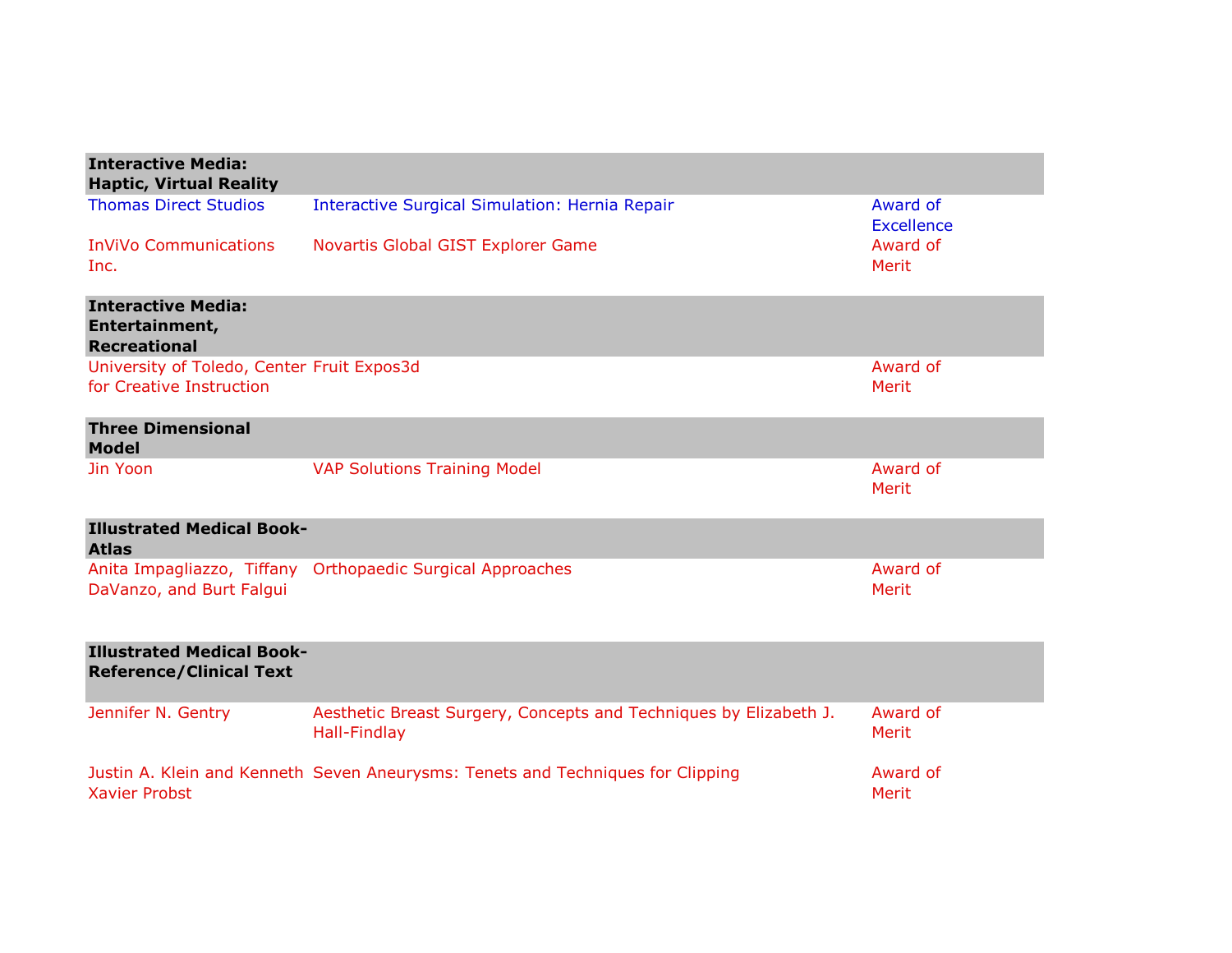| <b>Illustrated Medical Book-</b><br><b>Nursing/Allied</b>                                    |                                                                         |                          |
|----------------------------------------------------------------------------------------------|-------------------------------------------------------------------------|--------------------------|
| G. David Brown                                                                               | The Body in Motion: Its Evolution and Design                            | Award of<br>Merit        |
| <b>Illustrated Medical Book-</b><br><b>College, High School</b><br><b>Elementary Science</b> |                                                                         |                          |
| Dino Pulerà                                                                                  | The Dissection of Vertebrates: A Laboratory Manual, 2 <sup>nd</sup> ed. | Award of<br>Excellence   |
| <b>Illustrated Medical Book-</b><br><b>Children's Text</b>                                   |                                                                         |                          |
| Lydia J. Gregg                                                                               | My Diary for Intra-Arterial Retinoblastoma Treatment                    | Award of<br>Merit        |
| <b>Member's Choice Award</b>                                                                 |                                                                         |                          |
| Jennifer E. Fairman                                                                          | Killer in the Blood: Mapping Malaria's Lethal Life Cycle                | <b>Ralph Sweet</b>       |
| <b>AXS Biomedical Animation</b><br>Studio Inc.                                               | <b>Five Feet of Fabulous</b>                                            | <b>New Media</b>         |
| <b>Fine Art Award</b>                                                                        |                                                                         |                          |
| Jennifer E. Fairman                                                                          | Exploring Flora - Cicada I                                              | <b>Fine Art</b><br>Award |
| <b>Jan Huffman Case</b>                                                                      | Amish Farm - Cashton, WI                                                | <b>Fine Art</b><br>Award |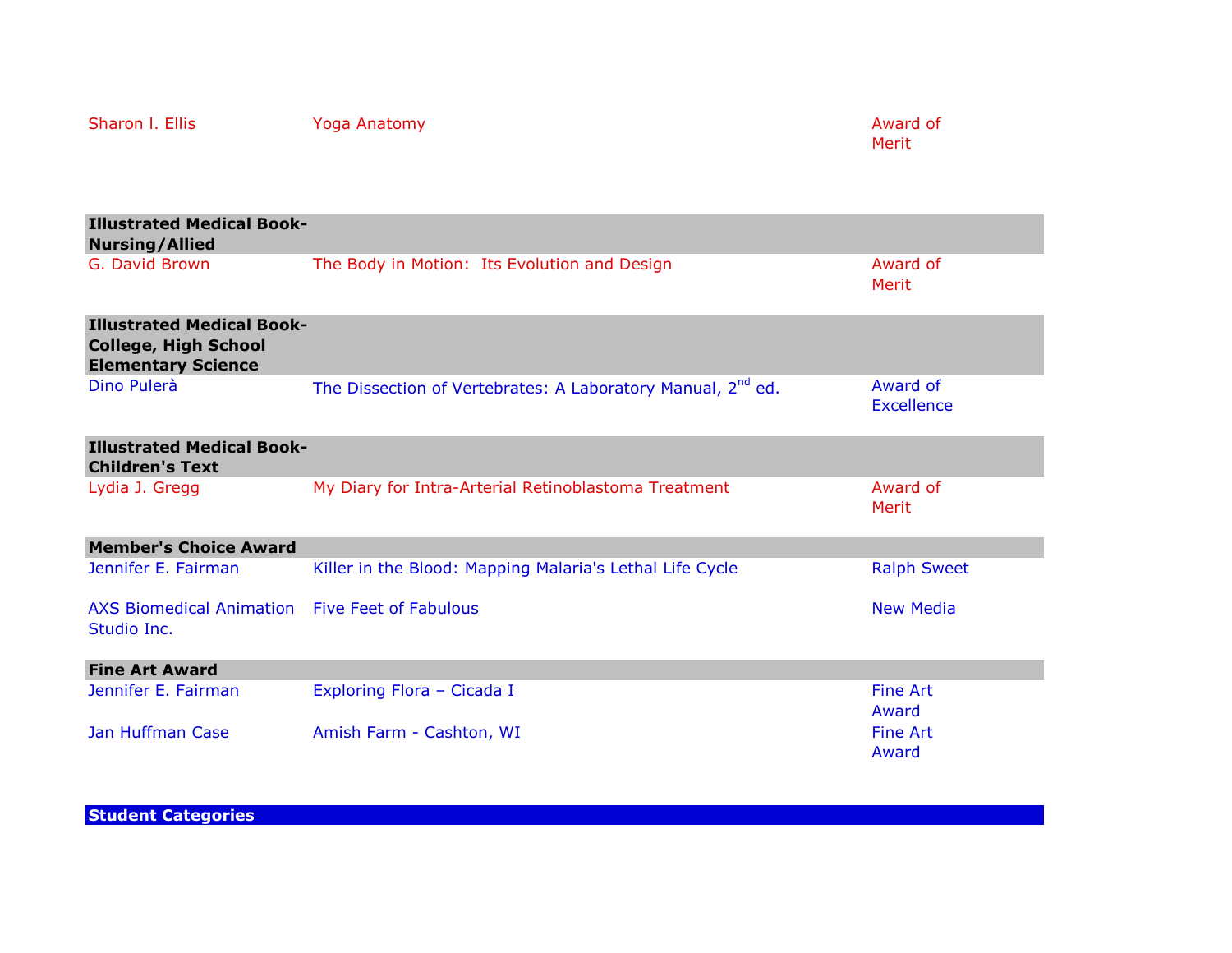| <b>Instructional Tone</b>  |                                                                  |                               |
|----------------------------|------------------------------------------------------------------|-------------------------------|
| Kaitlin Lindsay            | The Suction Discs of Thyroptera tricolor                         | Award of                      |
|                            |                                                                  | <b>Excellence</b>             |
| Bricelyn H. Strauch        | <b>Penetrating Keratoplasty</b>                                  | Award of<br><b>Excellence</b> |
| <b>Wenjing Wu</b>          | The Respiration of Necturus maculosus                            | Award of                      |
|                            |                                                                  | Merit                         |
| <b>Instructional Line</b>  |                                                                  |                               |
| <b>Trisha Shah</b>         | Total Shoulder Replacement: Prosthetic Attachment on the Glenoid | Award of                      |
|                            | Fossa                                                            | <b>Excellence</b>             |
| Andrea D. Gauthier         | <b>Ectopic Tubal Pregnancy</b>                                   | Award of                      |
|                            |                                                                  | Merit                         |
| Paul J. Kim                | Laparoscopic Splenectomy: Lateral Approach                       | Award of                      |
|                            |                                                                  | Merit                         |
| Sarah L. Brooks            | Laparoscopic Arthroplasty                                        | Award of                      |
|                            |                                                                  | Merit                         |
| <b>Instructional Color</b> |                                                                  |                               |
| Andrea D. Gauthier         | <b>V(D)J Recombination</b>                                       | Award of                      |
|                            |                                                                  | <b>Excellence</b>             |
| Joyce Hui                  | Autosomal Dominant Polycystic Kidney Disease                     | Award of                      |
|                            |                                                                  | Merit                         |
| Paul J. Kim                | Viagra and Its Treatment of E.D.                                 | Award of                      |
|                            | The Mandibular Nerve and the Muscles of Mastication              | Merit<br>Award of             |
| <b>Elyssa Siegel</b>       |                                                                  | Merit                         |
| Lyndsay Stephenson         | Structure and Innervation of the Cochlea and Organ of Corti      | Award of                      |
|                            |                                                                  | Merit                         |
| <b>Editorial</b>           |                                                                  |                               |
| Kristina Shapton           | <b>RNA Scaffolding</b>                                           | Award of                      |
|                            |                                                                  | Merit                         |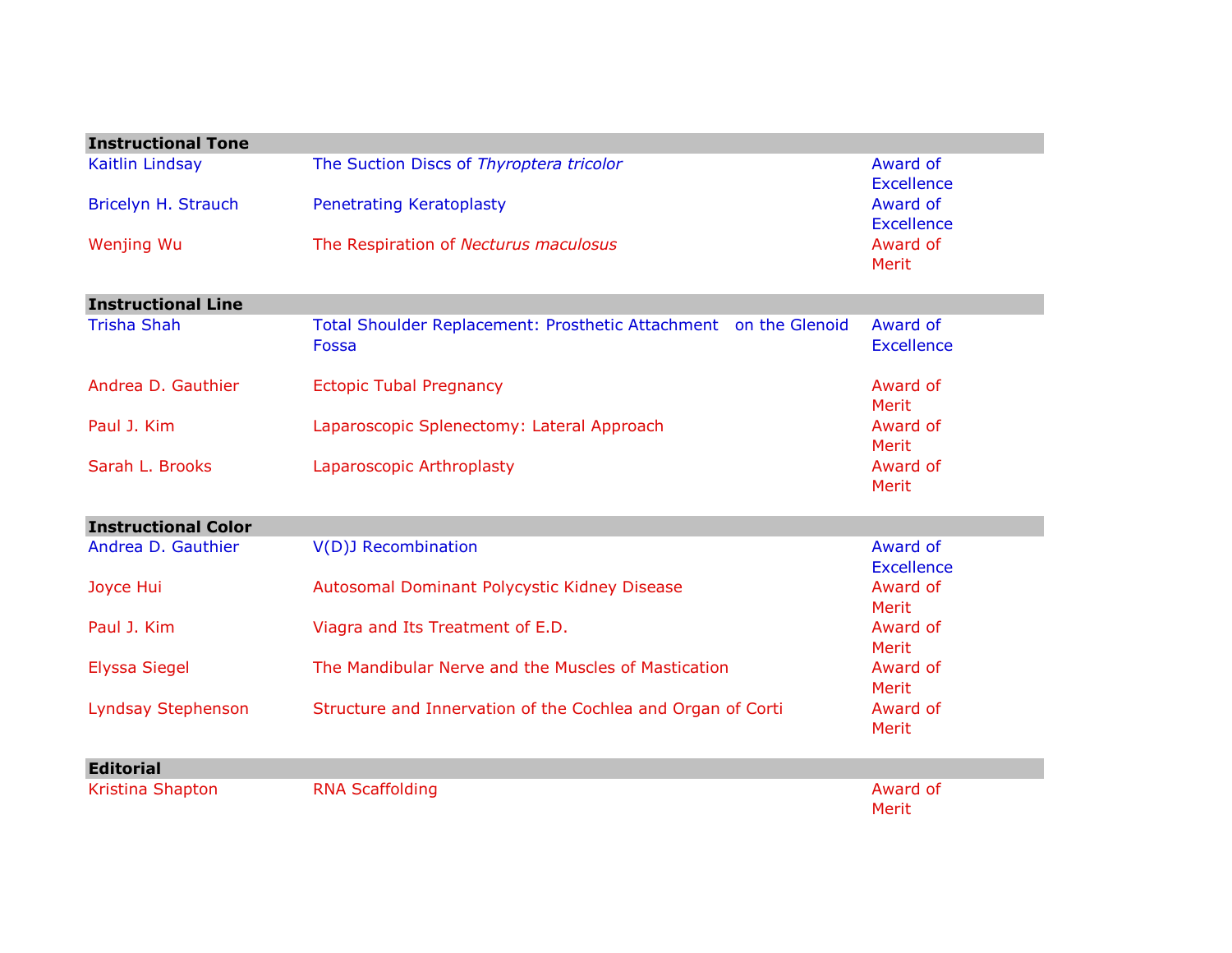|  |  |  |  | <b>Ellen Howat</b> |  |
|--|--|--|--|--------------------|--|
|--|--|--|--|--------------------|--|

Geriatrics: Implantable Cardiac Defibrillators **Award of** Award of

Merit

| <b>Advertising</b> |                               |          |
|--------------------|-------------------------------|----------|
| Megan E. Stewart   | Medical Product Advertisement | Award of |
|                    |                               | Merit    |

| <b>Interactive Media</b>                                            |                                                                                                                                                                      |                                      |
|---------------------------------------------------------------------|----------------------------------------------------------------------------------------------------------------------------------------------------------------------|--------------------------------------|
| Blair M. Lyons                                                      | The Mighty Mitochondrion iPad Application                                                                                                                            | Award of<br>Excellence               |
| Kristina Neuman                                                     | Exploring Arthropod Evolution: An interactive program to teach<br>grade six students about the evolutionary characteristics of the four<br>main groups of arthropods | Award of<br><b>Excellence</b>        |
| Enid Hajderi                                                        | 3D Interactive Total Thyroidectomy                                                                                                                                   | <b>Award of</b><br><b>Excellence</b> |
| SangEun Cha                                                         | Animal and Plant Cell Structure: An Interactive Application for<br>Seventh Grade Science Students                                                                    | Award of<br><b>Excellence</b>        |
| Carly R. Vanderlee, Enid<br>Hajderi, Janice Yau, and<br>Leanne Chan | The Case of Jennifer Kennady                                                                                                                                         | Award of<br>Merit                    |

| <b>Animation</b> |                                                                |            |
|------------------|----------------------------------------------------------------|------------|
| Joshua C. Bird   | Developmental Origins of the Eye                               | Award of   |
|                  |                                                                | Excellence |
| Sayaka Isowa     | Clione limacina, Sea Angel                                     | Award of   |
|                  |                                                                | Merit      |
| Sara K. Egner    | The Bilateral Sagittal Split Osteotomy and Osseous Genioplasty | Award of   |
|                  |                                                                | Merit      |

| <b>Orville Parkes Student</b><br><b>Best of Show</b> |                     |
|------------------------------------------------------|---------------------|
| Andrea D. Gauthier                                   | V(D)J Recombination |